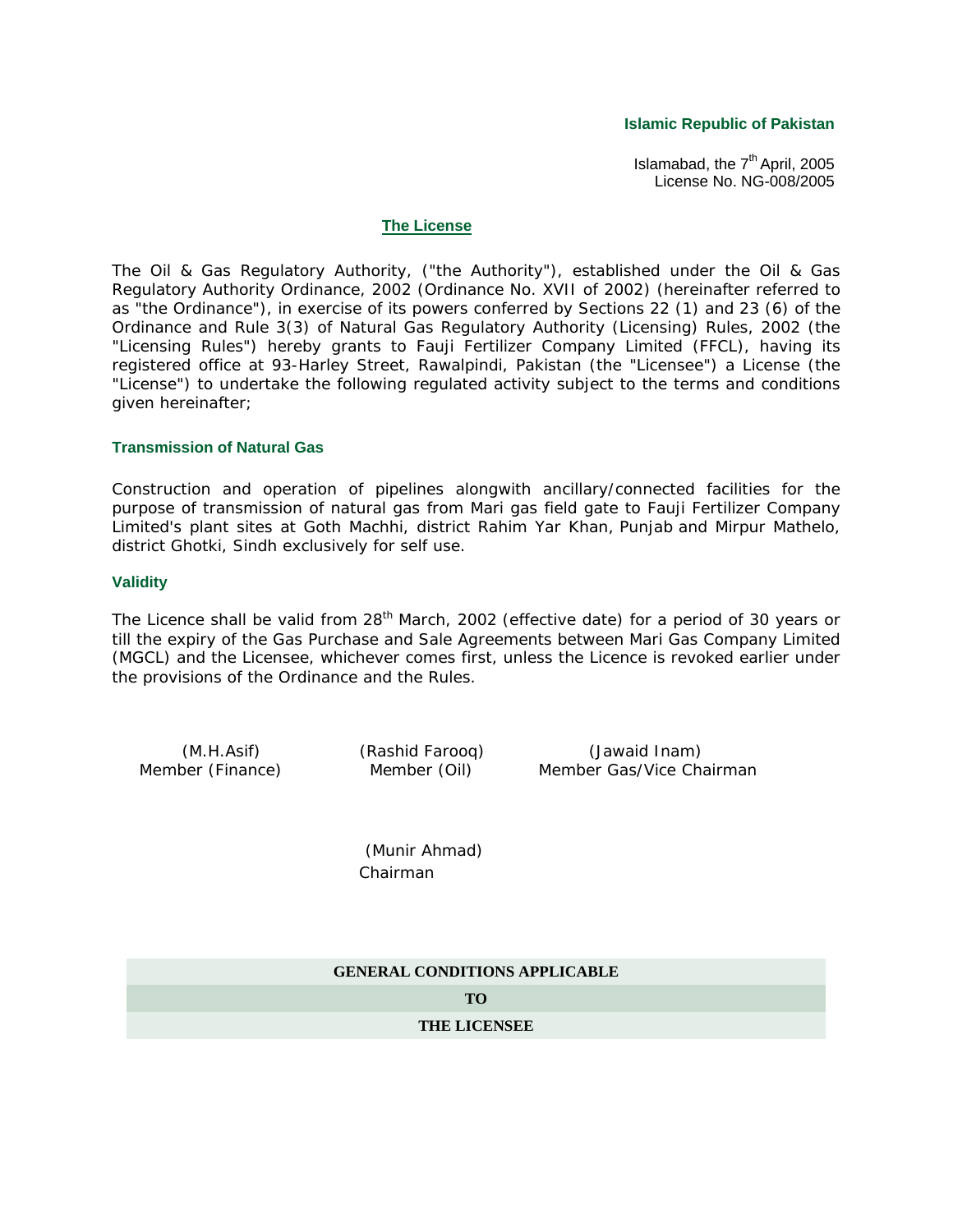## **General Conditions Applicable to the Licensee**

### **1. Definitions**

- 1.1. Words and expressions used in the Licence but not defined, unless the contrary intention appears, shall have the same meaning as are assigned to them in the Ordinance and the Rules.
- 1.2. The following words shall have the following meanings:
	- 1.2.1. "Gas Purchase and Sale Agreements" means:
		- 1.2.1.1. Principal agreement dated 15<sup>th</sup> September, 1976 between ESSO EASTERN INC. (Subsequently replaced by MGCL) and Pak Saudi Fertilizers Limited (Subsequently replaced by FFCL), as amended by supplemental agreement dated  $13<sup>th</sup>$  September, 2000, as amended from time to time;
		- 1.2.1.2. Principal agreement dated 31<sup>st</sup> May, 1978 between ESSO EASTERN INC. (Subsequently replaced by MGCL) and FFCL, as amended by supplementary agreement dated 25<sup>th</sup> June, 1981, amendment no.1 dated 28<sup>th</sup> May, 1986 and supplemental agreement dated 30<sup>th</sup> May 2002, as amended from time to time;
		- 1.2.1.3. Principal agreement dated  $17<sup>th</sup>$  May, 1990 between MGCL and FFCL, as amended from time to time; and
		- 1.2.1.4. Any extension or renewal of the above stated agreements or any new gas purchase and sale agreement.
	- 1.2.2. "License" means this licence and any amendment, modification, extension or renewal thereof under the provisions of the Ordinance and the Rules; and
	- 1.2.3. "Rules" means the rules made under the provisions of the Ordinance.
	- 1.2.4. Any reference to a statute or a delegated legislation shall be deemed to mean and include its modification, amendment, replacement or substitution by a subsequent law.

## **2. Renewal, Modification, Revocation of Conditions and Early Termination of Licence**

- 2.1. On an application made by the Licensee to the Authority at least two years prior to the expiry date of the License, the Authority may renew the License or the terms and conditions thereof in accordance with the provisions of the Ordinance and the Rules.
- 2.2. The terms and conditions of the Licence may be amended, varied, modified, extended or revoked in accordance with the provisions of the Ordinance and the Rules.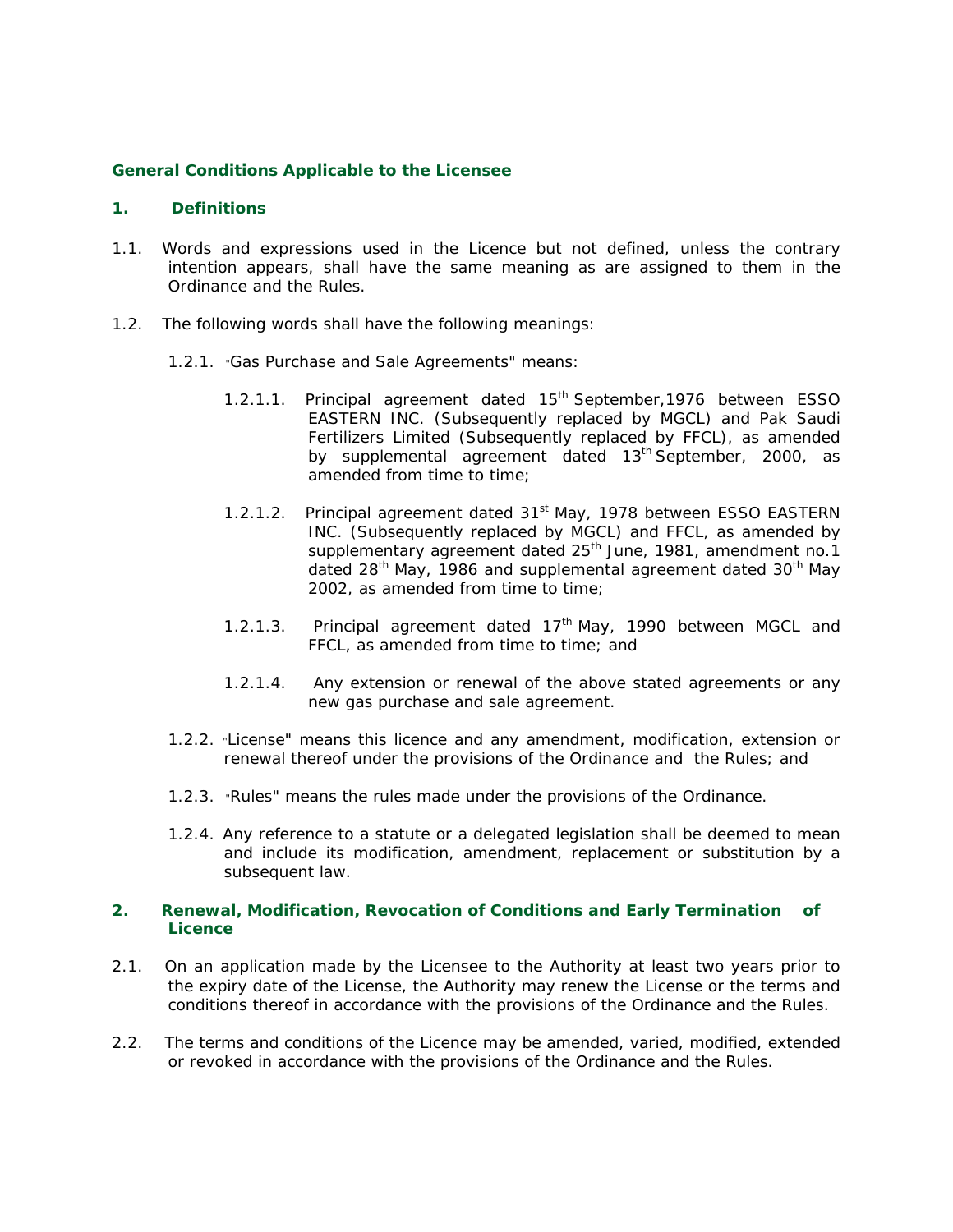2.3. On an application by the Licensee, for an early termination of the Licence with 2 (two) years prior notice, the Authority may terminate the License in accordance with the provisions of the Ordinance and the Rules.

# **3. Compliance with Laws**

- 3.1 The Licensee shall ensure that it complies at all times with the applicable laws of Pakistan and in particular with the provisions of the Ordinance and the Rules.
- 3.2 The breach of any provision of the Ordinance or the Rules shall be deemed to be a breach of the terms and conditions of the License.

# **4. Gas Sale or Utilization of Transmission Capacity**

- 4.1. The Licensee shall not sell gas to any person without obtaining a Licence from the Authority, in accordance with the provisions of the Ordinance and the Rules.
- 4.2. The Licensee shall not provide its transmission capacity to any other person without obtaining prior approval of the Authority, in accordance with the provisions of the Ordinance and the Rules.

# **5. Fee**

5.1 The Licensee shall not be liable to pay annual fee, as long as, it is carrying out the regulated activity of transmission of natural gas exclusively for self use.

# **6. Maintenance of Record and Provision of Information**

6.1. The Licensee shall keep complete and accurate record and data regarding the transmission of natural gas as may be required for the purpose of this License in appropriate manner. The Licensee shall provide to the Authority promptly upon its request such documents, records or information regarding the transmission of natural gas as the Authority may require pursuant to the Ordinance, the Rules, and the Regulations made thereunder.

# **7. Miscellaneous**

- 7.1. The Licensee shall conform to the requirements of the Pakistan Environmental Protection Act, 1997 (XXXIV of 1997), as amended from time to time.
- 7.2. The Licensee shall locate, design, construct, operate and maintain its facilities in strict accordance with the technical and other standards prescribed by the Authority and in a manner so as not to endanger public health or safety.
- 7.3. The Licensee shall not abandon any facility or pipeline without the prior consent of the Authority.

# **8. Assignment and Transfer**

8.1. The Licensee shall not assign or transfer the Licence or any rights or obligations thereunder without having obtained the prior written approval of the Authority in accordance with the provisions of the Ordinance and the Rules.